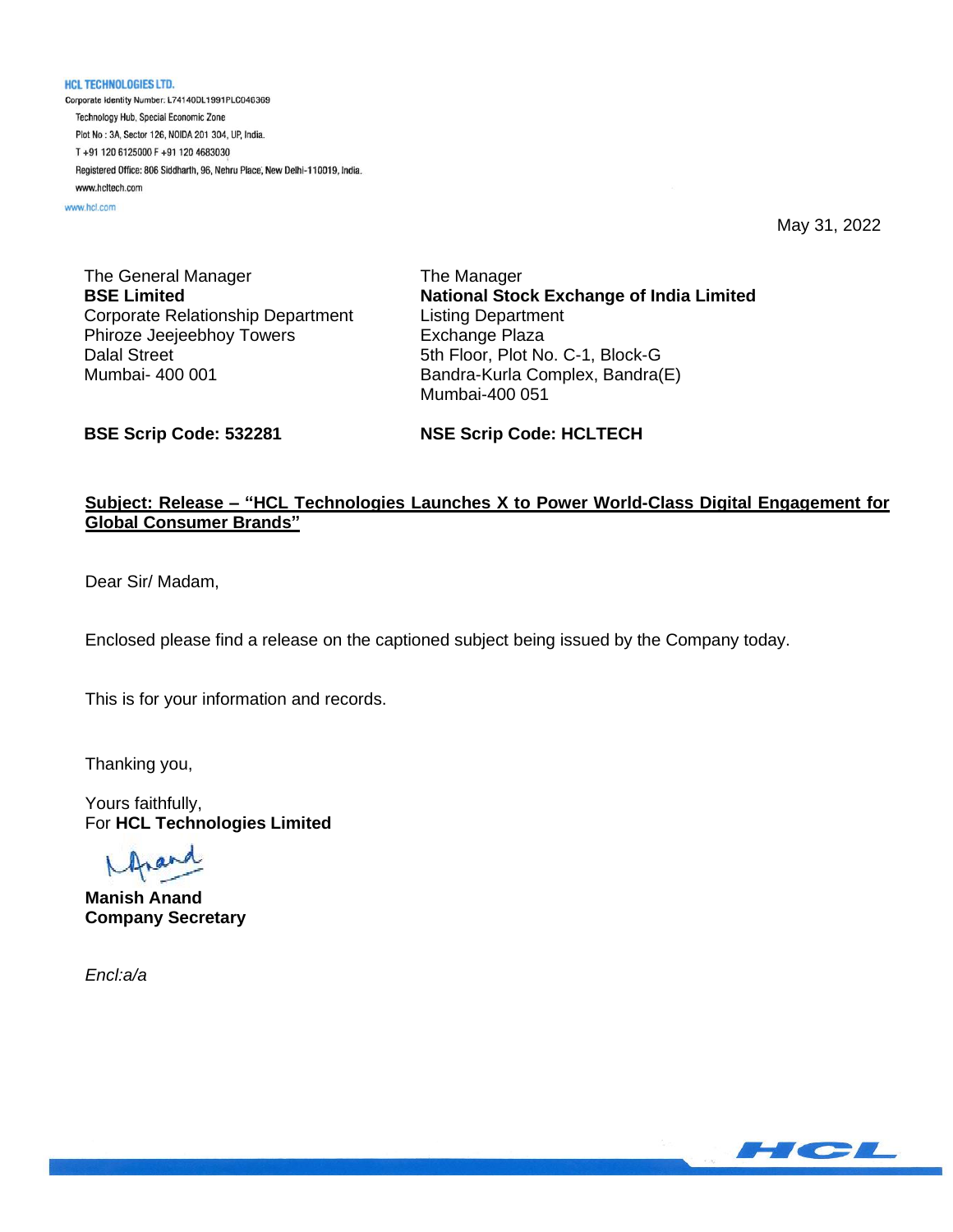

# **HCL Technologies Launches X to Power World-Class Digital Engagement for Global Consumer Brands**

## *Unified marketing platform drives brand loyalty and improves audience conversions through richer content delivery*

**NOIDA, India – May 31, 2022** – HCL Technologies (HCL), a leading global technology company, has launched a world-class digital engagement platform, X by HCL Technologies (X), which enables brands to improve consumer loyalty and drive conversions through personalized omnichannel marketing. Research shows only 13% of organizations have a seamlessly integrated marketing and technology stack and brands rely on many different data sources to unlock customer insights. HCL Technologies' X overcomes these challenges by uniting multiple digital touchpoints, including websites, mobile apps and social media feeds, to create a single view of the consumer. This helps marketers access datadriven insights that enable them to optimize the customer experience and unlock the potential of their brand.

Initially created to underpin Manchester United's rapidly expanding digital engagement channels, the award-winning platform is now available to help other global brands drive their own success stories by delivering personalized, timely communications and content. Manchester United's global fanbase has grown with X and the club has experienced a twofold increase in digital engagement with consumers via its website.

Key features and capabilities of the platform include:

- **Publishing:** Multilingual content delivery, rich media management, real-time notifications and communication, automated publishing across devices and social channels and audience search and recommendations help brands increase consumer loyalty, through contextual and localized content.
- **Engagement:** Brands can activate complex, targeted and personalized campaigns in multiple languages to engage and retain consumer audiences, including gamification through polls and quizzes, loyalty and rewards scheme enablement, social engagement, relationship-building and livestreaming.
- **Conversion:** A 360-degree view of the consumer, reduced campaign fragmentation, automated analytics into purchase behavior, measurable KPIs, promotion management and ecommerce integration capabilities enable brands to provide a seamless user experience throughout the customer journey.

"HCL Technologies' X is a one-stop digital engagement and publishing platform for one of the world's biggest sports brands and we're excited to make it available to the wider market," said Ashish Kumar Gupta, Chief Growth Officer, Europe and Africa, Diversified Industries, HCL Technologies. "The core purpose of X is to create the two-way, in-the-moment engagement that amplifies consumers' connection with brands and converts users into advocates. Over the last four years, Manchester United's experience has proven the significant rewards available to organizations that can harness X to drive world-class digital engagement. We look forward to enabling other marketers to use the next-generation capabilities of our platform to improve brand loyalty and optimize revenue growth."

"The ability to create a two-way digital dialogue with our fans is vital to scaling our brand to a wider global audience," said Phil Lynch, Chief Executive Officer of Media, Manchester United. "The platform HCL built for us has proven to be the perfect foundation to enable continued growth, by providing the insights the club and its partners need to deliver meaningful and personalized content that truly engages our fans. The capabilities the platform provides will ensure we are well-equipped to continue creating compelling brand experiences for our fans long into the future."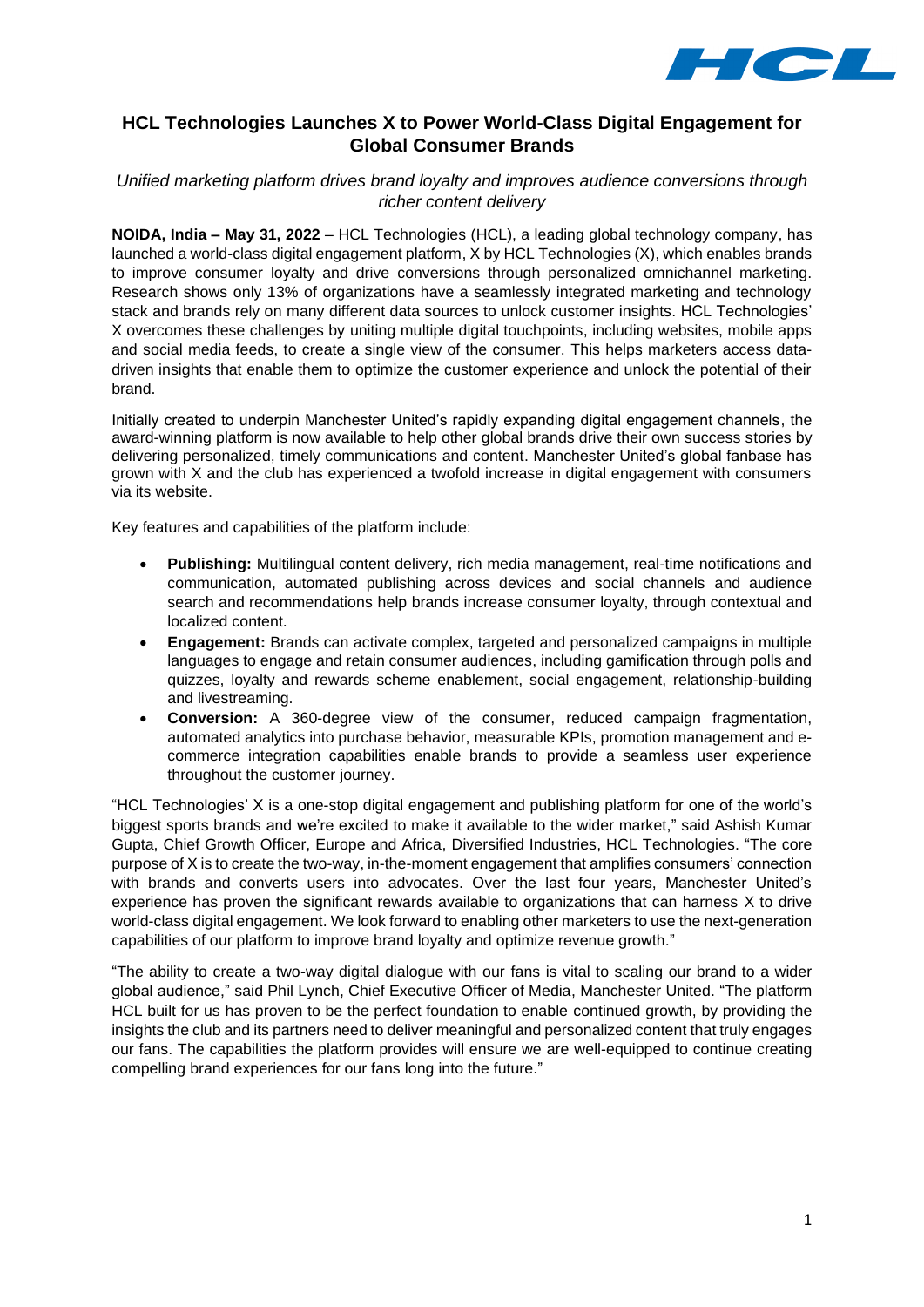

"Anglo American is committed to driving sustainable change for the communities that host us," said Zaheera Soomar, Global Head of Education, Anglo American. "As part of that goal, we want to ensure all children in our host communities have access to excellent education and training opportunities to reach their true potential. X by HCL Technologies is enabling us to deliver on that promise by creating a world-class student and teacher engagement platform for early years, primary, secondary and postsecondary education in South Africa. This platform has been purpose-built to support students from communities with limited internet connectivity, providing access to more than 2,000 zero-rated and subsidized learning materials and resources. X also enables us to establish a two-way dialogue with those students, bringing us closer to our communities and enabling us to support their education and skills journeys better."

"Digital experiences today are multisensory and context-aware. IDC research finds more than 46% of organizations place customer experience programs as a strategic priority to ensure the business' longterm success. Ultimately, they realize the importance of content in delivering a multi-channel interactive relationship with the consumer," said Marci Maddox, Research Director, Digital Experience Strategies at IDC. "Traditional approaches to content publishing are becoming obsolete as modern engagement platforms offer organizations multiple entry points into strengthening the relationship with their customers and leveraging technology to automate and personalize digital experiences at scale."

### **About HCL Technologies**

HCL Technologies (HCL) empowers global enterprises with technology for the next decade, today. HCL's Mode 1-2-3 strategy, based on its deep-domain industry expertise, customer-centricity and entrepreneurial culture of Ideapreneurship™, enables businesses to transform into next-gen enterprises.

HCL offers its services and products through three business units: IT and Business Services (ITBS), Engineering and R&D Services (ERS) and Products & Platforms (P&P). ITBS enables global enterprises to transform their businesses through offerings in the areas of applications, infrastructure, digital process operations and next generational digital transformation solutions. ERS offers engineering services and solutions in all aspects of product development and platform engineering. P&P provides modernized software products to global clients for their technology and industry specific requirements. Through its cutting-edge co-innovation labs, global delivery capabilities and broad global network, HCL delivers holistic services in various industry verticals, categorized as Financial Services, Manufacturing, Technology & Services, Telecom & Media, Retail & CPG, Life Sciences & Healthcare and Public Services.

As a leading global technology company, HCL takes pride in its diversity, social responsibility, sustainability and education initiatives. For the 12 months ended March 31, 2022, HCL had consolidated revenue of US\$11.48 billion. Its nearly 209,000 ideapreneurs operate out of 52 countries.

For more information, visit [www.hcltech.com](http://www.hcltech.com/)

### **Forward–looking Statement**

Certain statements in this release are forward-looking statements, which involve a number of risks, uncertainties, assumptions and other factors that could cause actual results to differ materially from those in such forward-looking statements. All statements, other than statements of historical fact are statements that could be deemed forward looking statements, including but not limited to the statements containing the words 'planned', 'expects', 'believes', 'strategy', 'opportunity', 'anticipates', 'hopes' or other similar words. The risks and uncertainties relating to these statements include, but are not limited to, risks and uncertainties regarding impact of pending regulatory proceedings, fluctuations in earnings, our ability to manage growth, intense competition in IT services, Business Process Outsourcing and consulting services including those factors which may affect our cost advantage, wage increases in India, customer acceptances of our services, products and fee structures, our ability to attract and retain highly skilled professionals, our ability to integrate acquired assets in a cost effective and timely manner, time and cost overruns on fixed-price, fixed-time frame contracts, client concentration, restrictions on immigration, our ability to manage our international operations, reduced demand for technology in our key focus areas, disruptions in telecommunication networks, our ability to successfully complete and integrate potential acquisitions, the success of our brand development efforts, liability for damages on